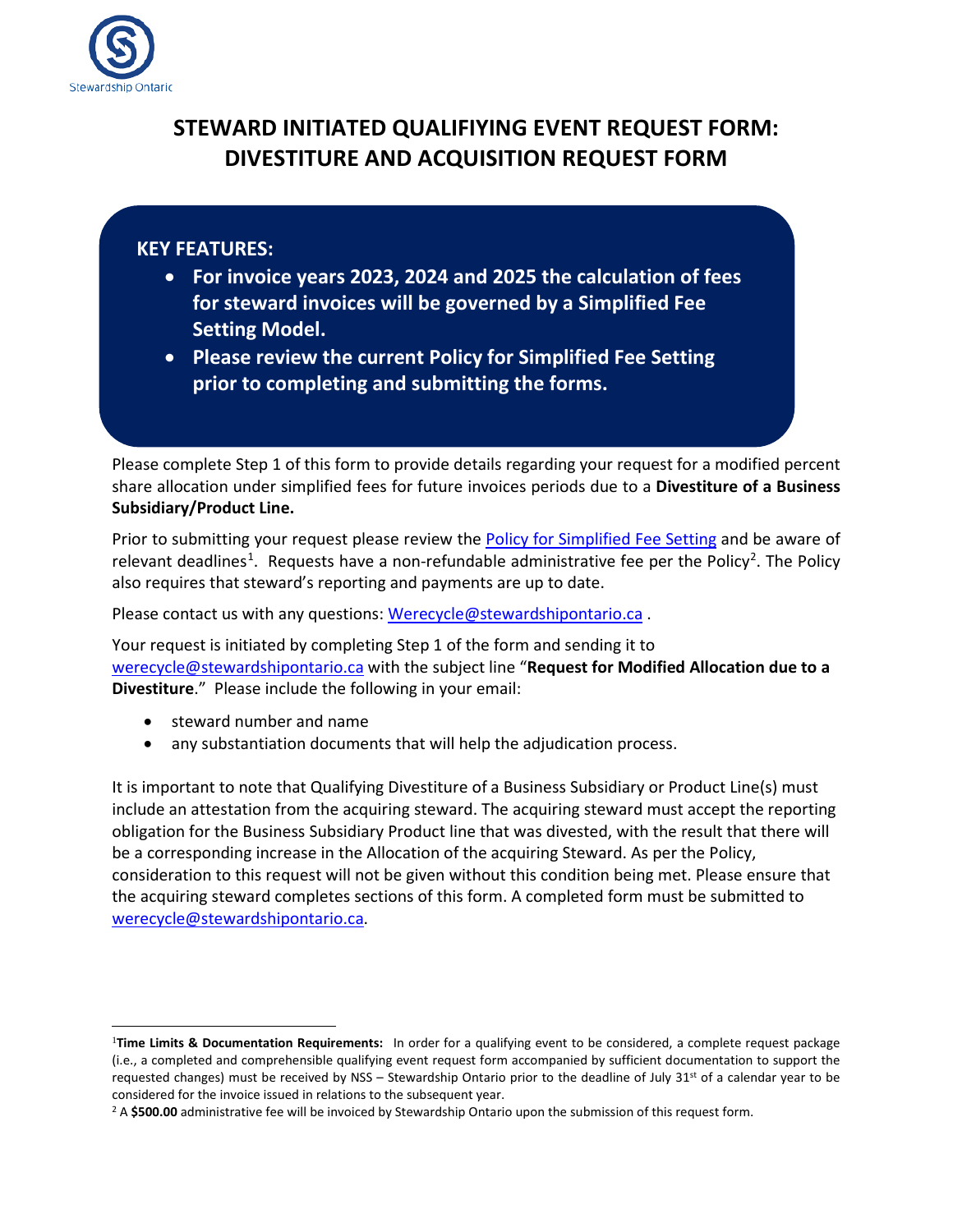

## **Step 1 - Notification**

# *To be completed by the Divesting Steward. Once Part 1 completed and signed please submit to [werecycle@stewardshipontario.ca](mailto:werecycle@stewardshipontario.ca) .*

|                        | <b>Divesting Steward's Company and Contact Information</b> |
|------------------------|------------------------------------------------------------|
| <b>Company Name:</b>   |                                                            |
| <b>Steward Number:</b> |                                                            |
| <b>Contact Name:</b>   |                                                            |
| Title:                 |                                                            |
| <b>Phone Number:</b>   |                                                            |
| <b>Email Address:</b>  |                                                            |
| Date of Request:       |                                                            |

#### **1. Please complete the information in the table below.**

| Divesture of a Brand after 2021 Report was<br>filed/invoiced                                                                                                                                                                                                               | Comments |
|----------------------------------------------------------------------------------------------------------------------------------------------------------------------------------------------------------------------------------------------------------------------------|----------|
| (a) Describe the Divestiture in sufficient<br>detail for the Program to validate that it<br>meets the qualifying event criteria.                                                                                                                                           |          |
| (b) Identify the date on which the Divestiture<br>took effect. Including the impacted report<br>and invoice years.                                                                                                                                                         |          |
| (c)<br>Identify corporate entity (including corporate<br>name and corporate contact person) that<br>assumed responsibility for the affected<br>$brand(s)$ .                                                                                                                |          |
| (d) The Steward's rationale (with supporting<br>data) for its belief that the Divestiture meets<br>with qualifying financial terms (reduction in<br>Stewardship Fees of at least 5 percent or<br>\$1,000 whichever is greater). Please attach<br>any relevant information. |          |
| (e) Is the Steward who acquired Brand willing<br>and able to accept the reporting obligation?                                                                                                                                                                              |          |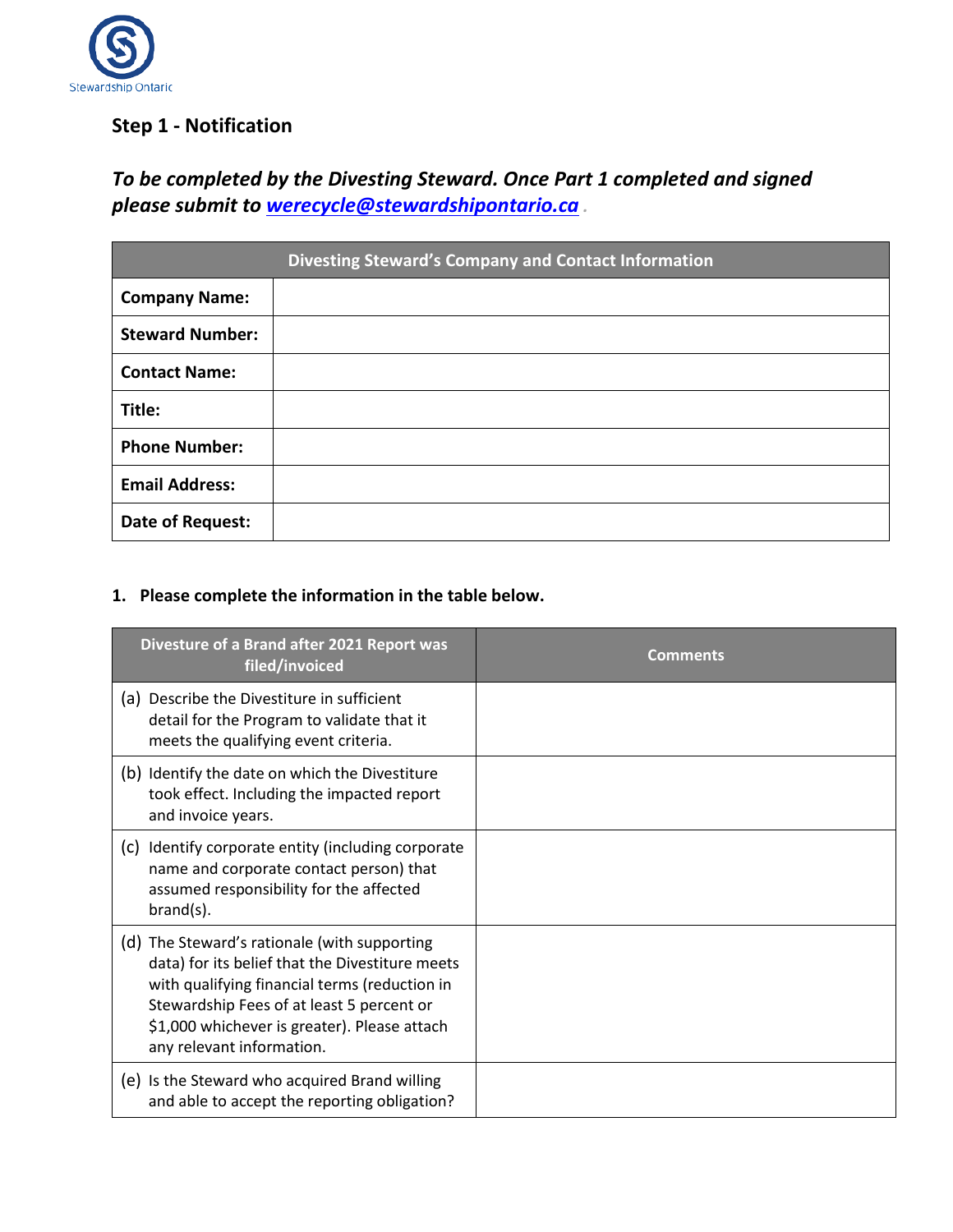

**By submitting this request form, you acknowledge that a \$500 administrative fee will be charged, and an invoice will be issued to you by Stewardship Ontario.**

### **To be signed by Divesting steward:**

I attest to the accuracy and completeness of the information provided and accept that the qualifying event request may be subject to review before it is processed. Further, I accept the information contained within this form, any attachments to it, and information provided by:

#### **Steward Company Name:**

to Resource Recovery Alliance (RRA) will on behalf of Stewardship Ontario review the information provided in the request above and provide a preliminary assessment for the request.

In addition, I accept that the divesting steward will be invoiced by Stewardship Ontario \$500 as per the Policy for Simplified Fee Setting During The Blue Box Wind Up. Should the qualifying event be approved I understand that my percent share calculation under the simplified fee model will change. This calculation will be provided to me by Stewardship Ontario.

In the case of a divestiture by signing this form, I confirm that Stewardship Ontario has permission to speak to the company that acquired the brand to discuss the acquisition of the obligation to the program regarding the brand.

In the case of a divestiture, I agree that, unless or until the acquiring company has confirmed that it is assuming responsibility for the divested brand, there will be no reduction in the allocation amount.

I certify that by signing this document, I am declaring that the undersigned is authorized to provide the aforementioned information and make this undertaking.

Signature of Authorized Divesting Party **Date**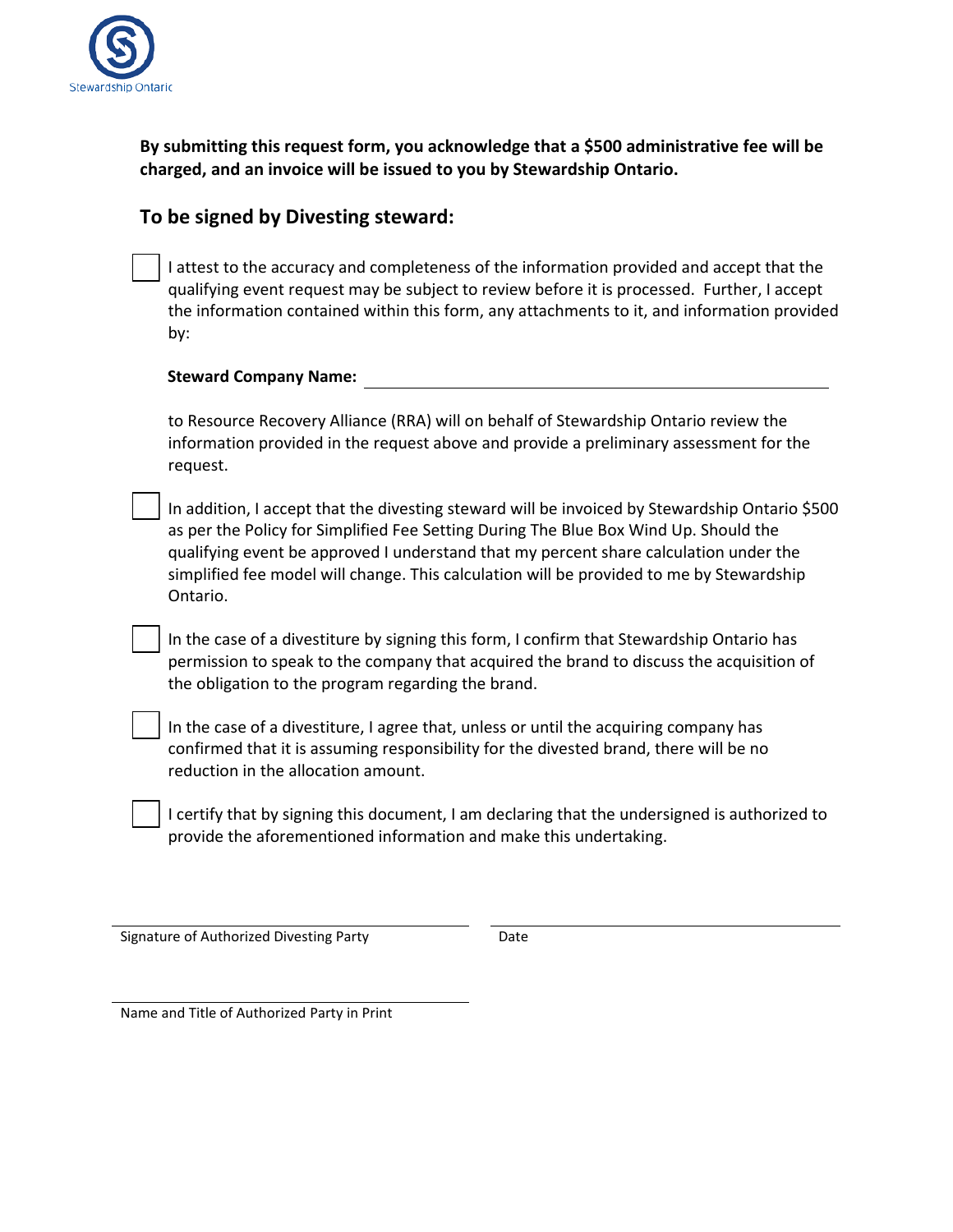

# *To be completed by the Acquiring Steward.*

| Acquiring Steward's Company and Contact Information |  |  |  |  |
|-----------------------------------------------------|--|--|--|--|
| <b>Company Name:</b>                                |  |  |  |  |
| <b>Steward Number:</b>                              |  |  |  |  |
| <b>Contact Name:</b>                                |  |  |  |  |
| Title:                                              |  |  |  |  |
| <b>Phone Number:</b>                                |  |  |  |  |
| <b>Email Address:</b>                               |  |  |  |  |
| Date of Request:                                    |  |  |  |  |

# **2. Please complete the table below.**

| <b>Acquisition of a Product Line or Business</b><br><b>Subsidiary</b>                                                                                                                                | Comments |
|------------------------------------------------------------------------------------------------------------------------------------------------------------------------------------------------------|----------|
| (a) As the acquiring steward, are you willing<br>and able to accept the reporting<br>Obligation for the divested business<br>subsidiary or product line?                                             |          |
| (b) Describe the Acquisition in sufficient<br>detail for the Program to validate that<br>it is related to a Divestiture of a<br>Product Line or Business Subsidiary.                                 |          |
| (c) Identify the date on which the Acquisition<br>took effect.                                                                                                                                       |          |
| (d) Identify corporate entity (including<br>corporate name and corporate contact<br>person) that Divested the Business<br>Subsidiary or Product Line, including<br>names of brands where applicable. |          |
| (e) Demonstrate with supporting validation<br>data that the acquired Product Line or<br>Business Subsidiary shows a<br>corresponding increase in your percent<br>share allocation.                   |          |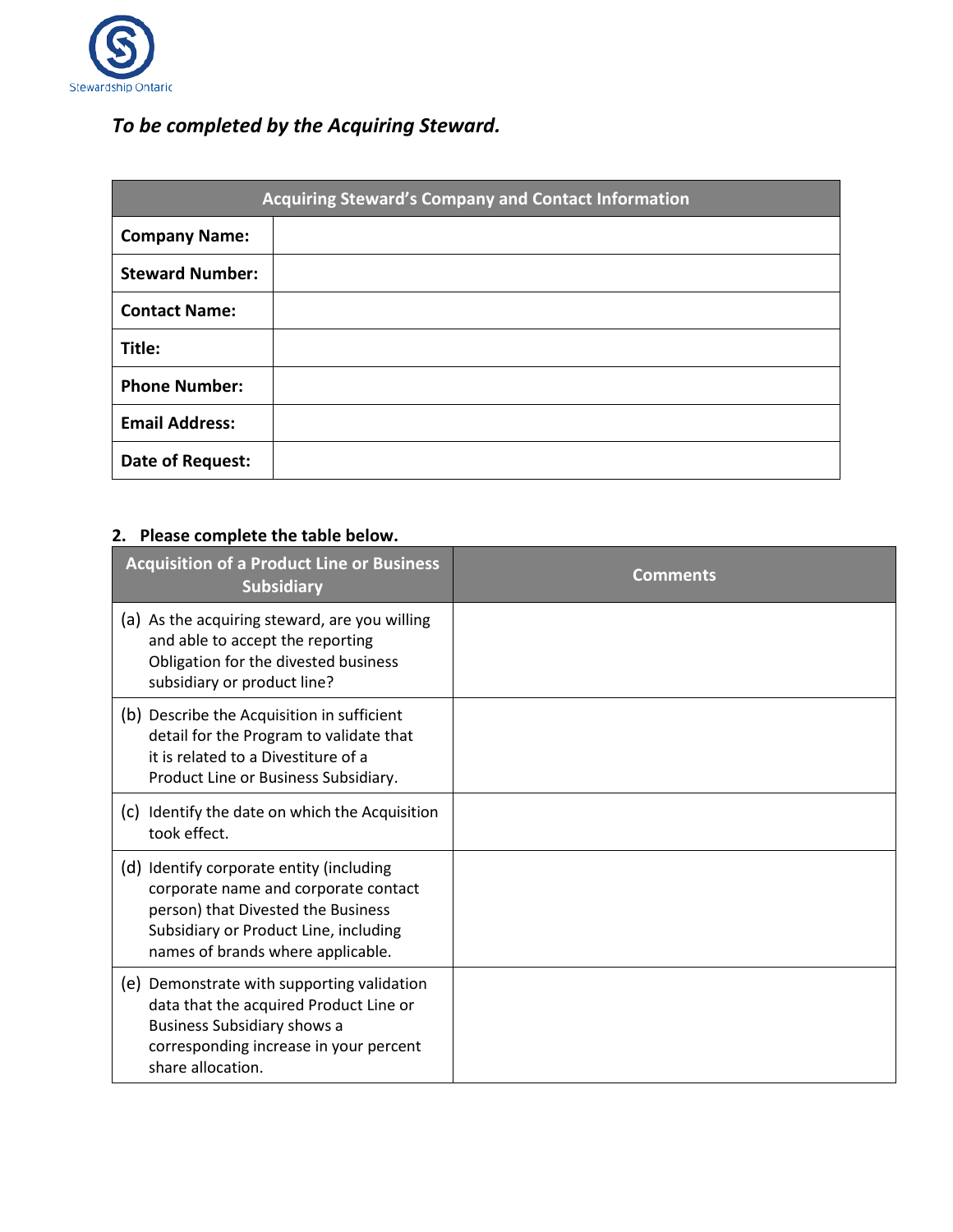

#### **To be signed by Acquiring steward:**

I attest to the accuracy and completeness of the information provided and accept that the qualifying event request may be subject to review before it is processed. Further, I accept the information contained within this form, any attachments to it, and information provided by:

|  | <b>Steward Company Name:</b> |  |
|--|------------------------------|--|
|--|------------------------------|--|

to Resource Recovery Alliance (RRA) will on behalf of Stewardship Ontario review the information provided in the request above and provide a preliminary assessment for the request.

In addition, I accept that the divesting steward will be invoiced by Stewardship Ontario \$500 as per the Policy for Simplified Fee Setting During The Blue Box Wind Up. Should the qualifying event be approved I understand that my percent share calculation under the simplified fee model will change. This calculation will be provided to me by Stewardship Ontario.

In the case of a divestiture by signing this form, I confirm that Stewardship Ontario has permission to speak to the company that divested the brand to discuss the acquisition of the obligation to the program regarding the brand.

In the case of a divestiture, as the acquiring company I confirm that I am assuming responsibility for the divested brand including a revised precent share calculation.

I certify that by signing this document, I am declaring that the undersigned is authorized to provide the aforementioned information and make this undertaking.

Signature of Authorized Acquiring Party **Date**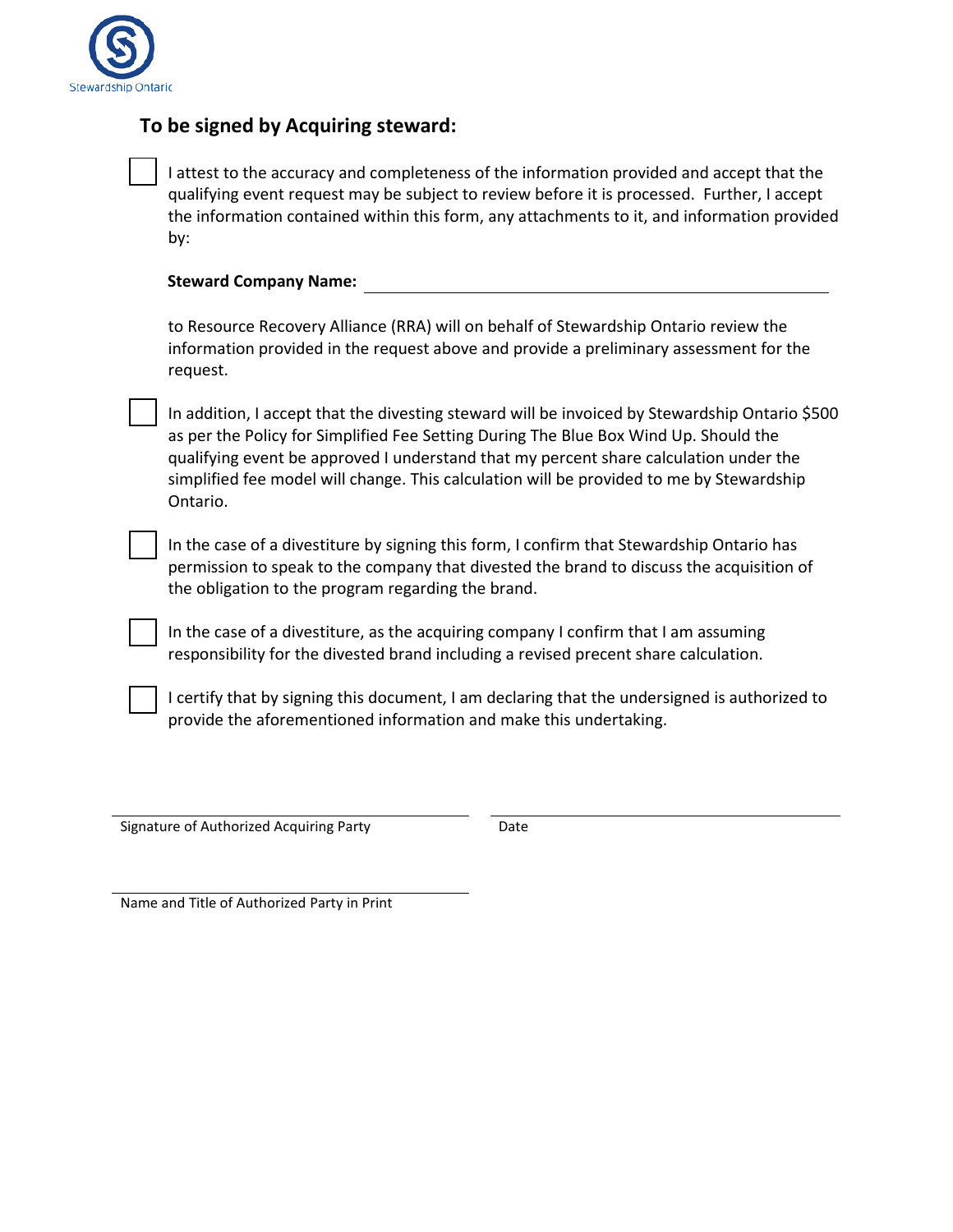

### **Step 2 - Preliminary Assessment by the Program** *To be completed by Stewardship Ontario and returned to steward.*

*Has the steward provisionally qualified for Divestiture?*

**Assessment: If the divesting steward provisionally qualified, both the divesting and acquiring stewards may proceed to Step 3.**

Signature of Authorized Party **Date** Date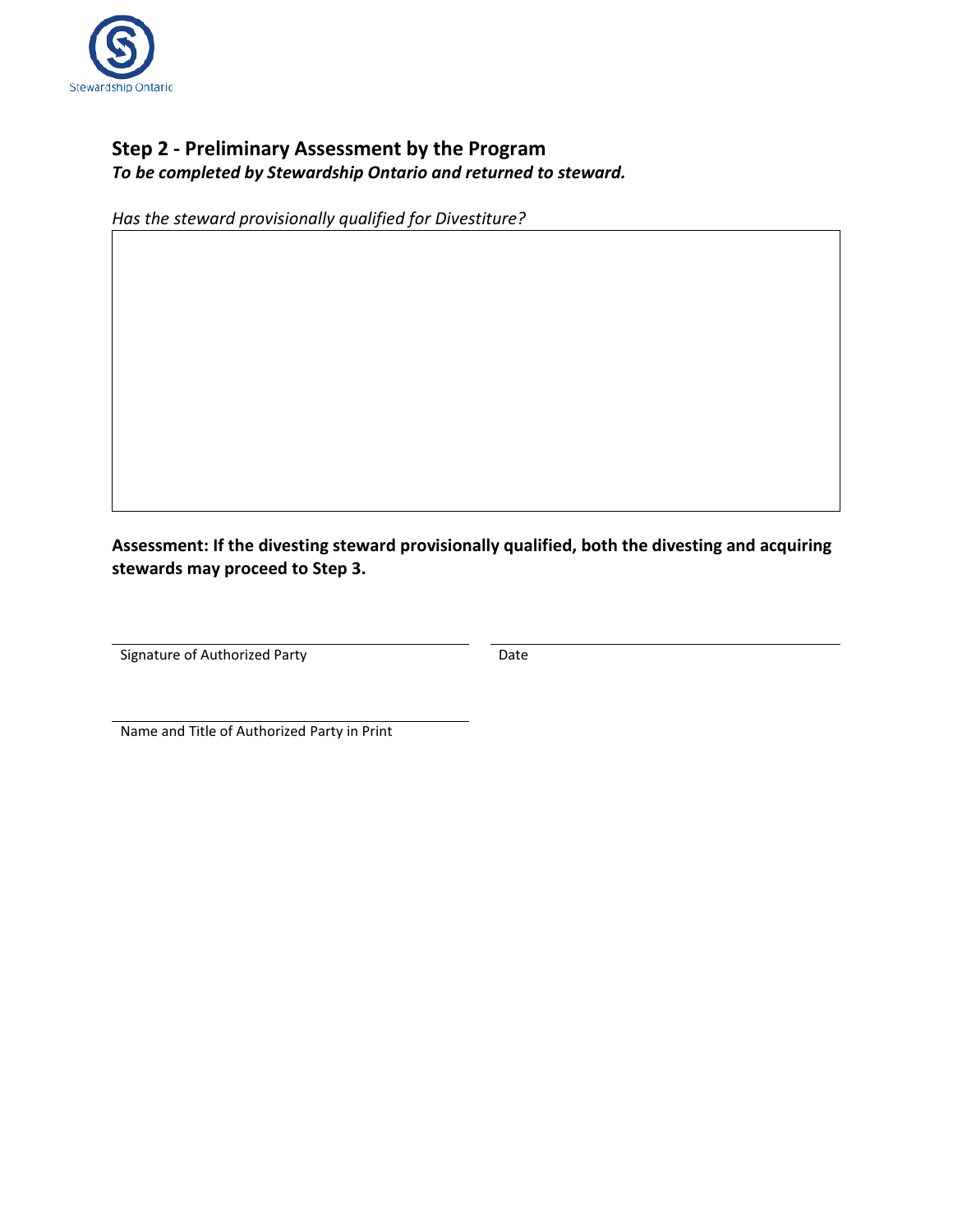

### **Step 3 - Steward Report Completion**

**To be completed by the divesting steward once Preliminary approval is received**

**1. Once a steward provisionally qualified, they will attach a report providing the details of the divestiture, including a list of divested brands, as well as their associated weights and material categories supplied in Ontario. This will ensure there is a corresponding increase in the allocation of the acquiring Steward. If the space below is not sufficient, please email a separate document to [werecycle@stewardshipontario.ca](mailto:werecycle@stewardshipontario.ca)**

**2. Please complete each spreadsheet (click on link for access to Excel docs in the Forms section of the page) as it relates to your divestment request. You need only complete the white cells, and only the materials that are undergoing changes:**

| <b>Adjustment Worksheet Templates</b> |
|---------------------------------------|
|                                       |

I attest to the accuracy and completeness of the information provided and accept that the qualifying event request may be subject to review before it is processed. Further, I accept the information contained within this form, any attachments to it, and information provided by:

#### **Steward Company Name:**

to Resource Recovery Alliance (RRA) will on behalf of Stewardship Ontario review the information provided in the request above and provide a preliminary assessment for the request.

In addition, I accept that my percent share calculation under the simplified fee model will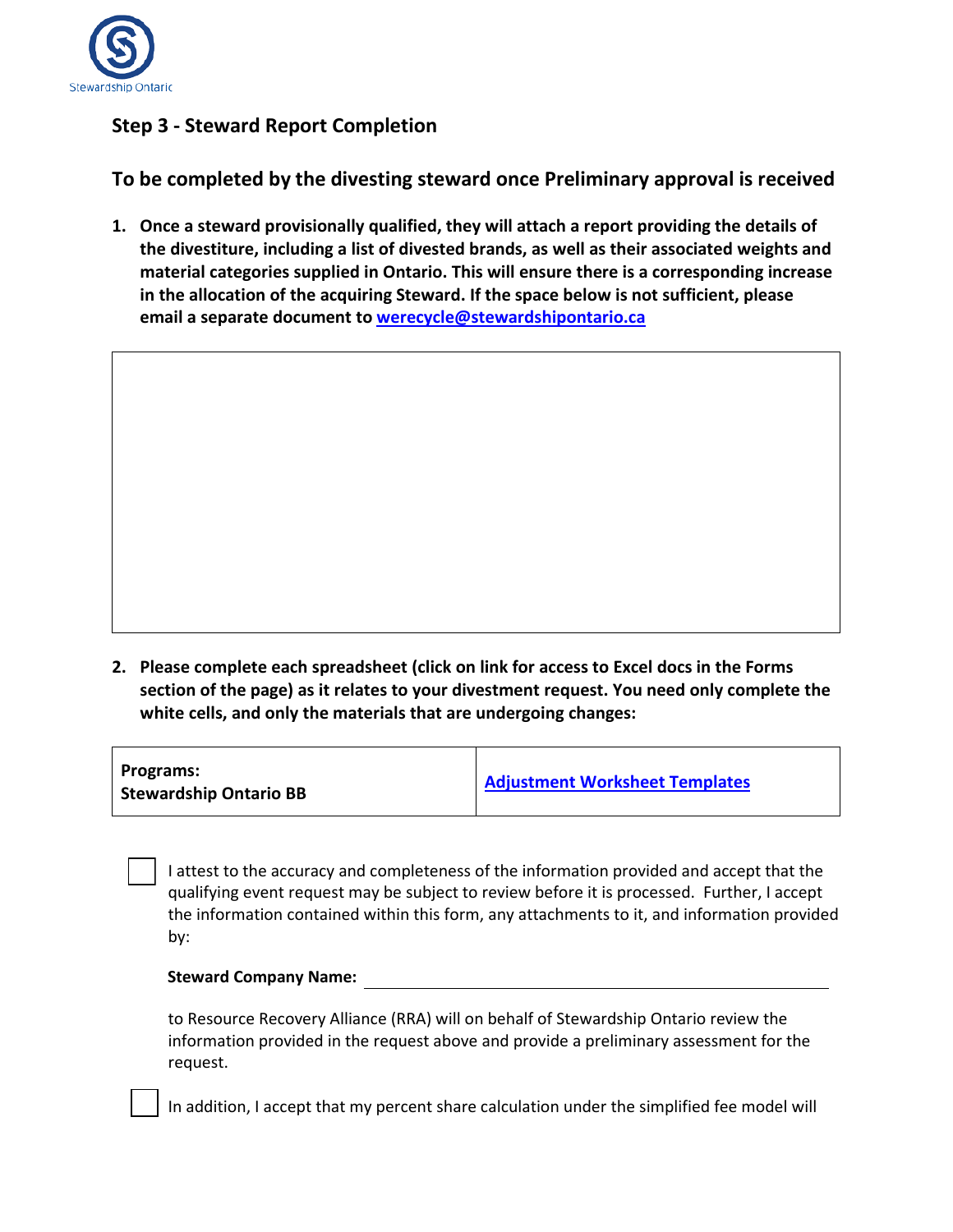

change. This calculation will be provided to me by Stewardship Ontario.

I certify that by signing this document, we are declaring that the undersigned is authorized to provide the aforementioned information and make this undertaking.

Signature of Authorized Party **Date** Date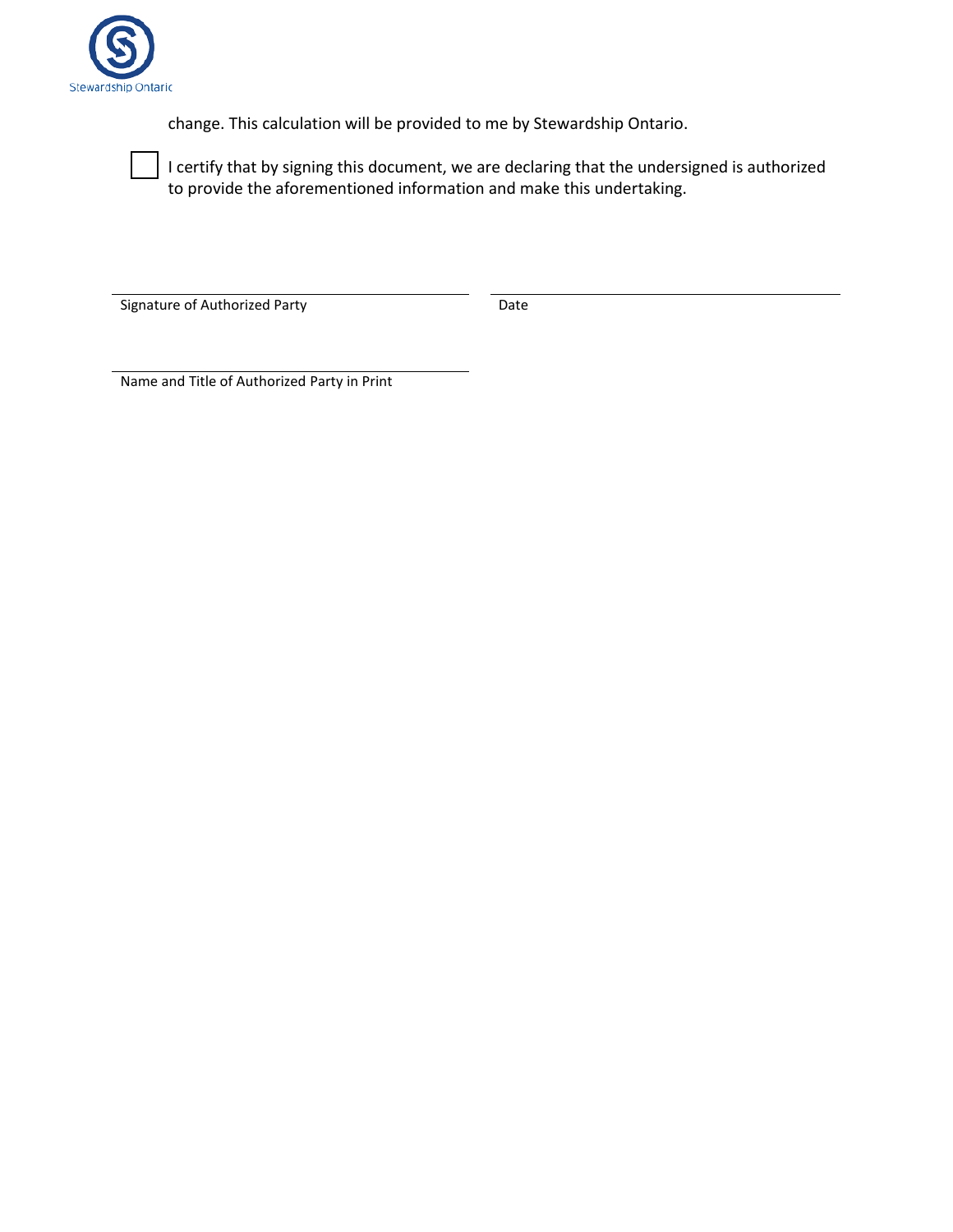

#### **To be completed by the acquiring steward**

I attest to the accuracy and completeness of the information provided in Step 3, Section 5 of this document and accept that the qualifying event request may be subject to review before it is processed. Further, I accept the information contained within this form, any attachments to it, and information provided by both:

| <b>Divesting Company Name:</b> |  |
|--------------------------------|--|
|--------------------------------|--|

and

#### **Acquiring Company Name:**

to Resource Recovery Alliance (RRA) will on behalf of Stewardship Ontario review the information provided in the request above and provide a preliminary assessment for the request.

In addition, I accept that my percent share calculation under the simplified fee model will change. This calculation will be provided to me by Stewardship Ontario.

I certify that by signing this document, we are declaring that the undersigned is authorized to provide the aforementioned information and make this undertaking.

Signature of Authorized Party **Date** Date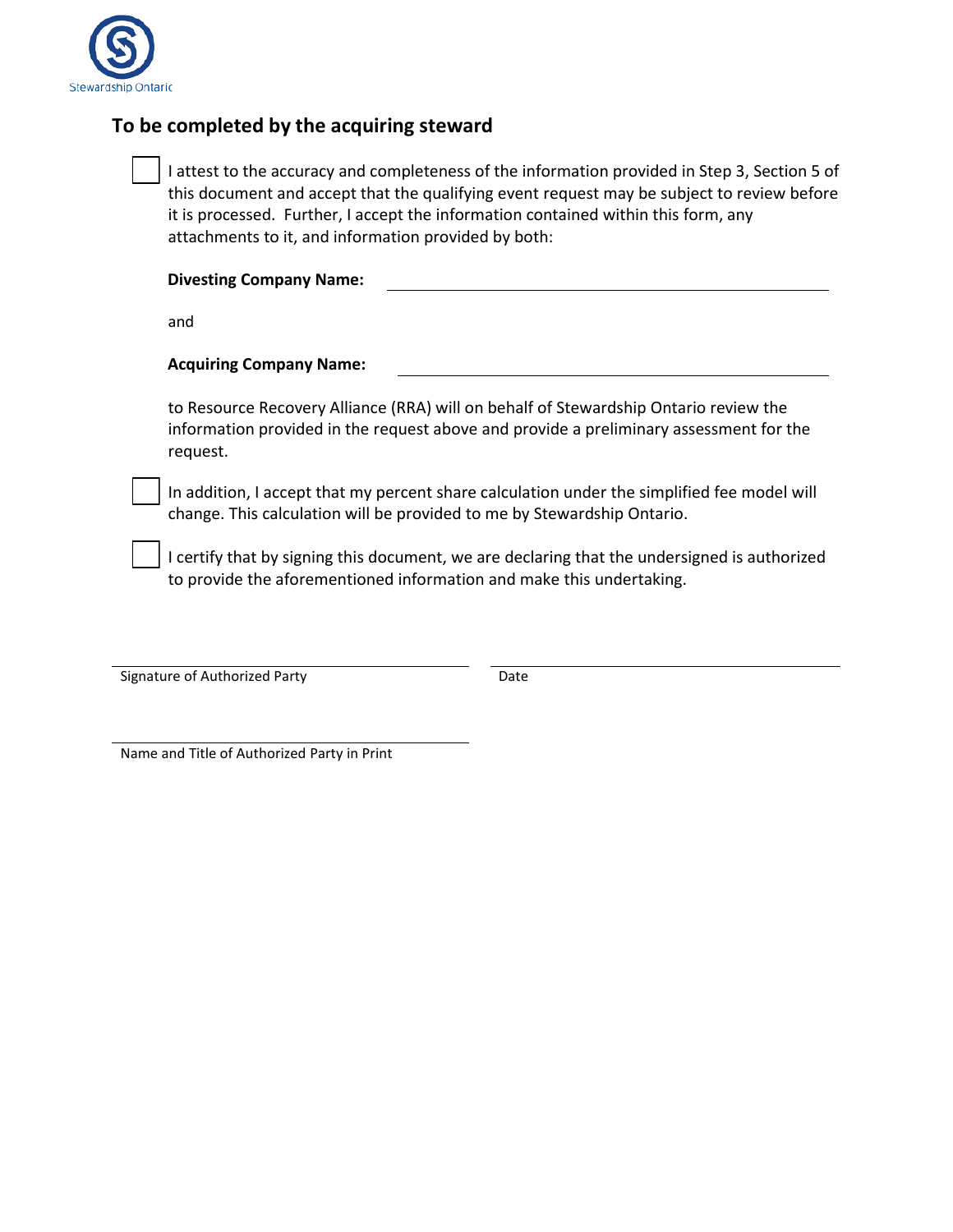

## **Step 4 a)– Recalculation of Divesting Steward's Allocation Amounts or recalculation of the Discontinued Product Line.**

*To be completed by Stewardship Ontario and provided only to Divesting Steward* **The calculations below will constitute new percent share allocation for applicable invoice years.**

Signature of Authorized Party **Date** Date